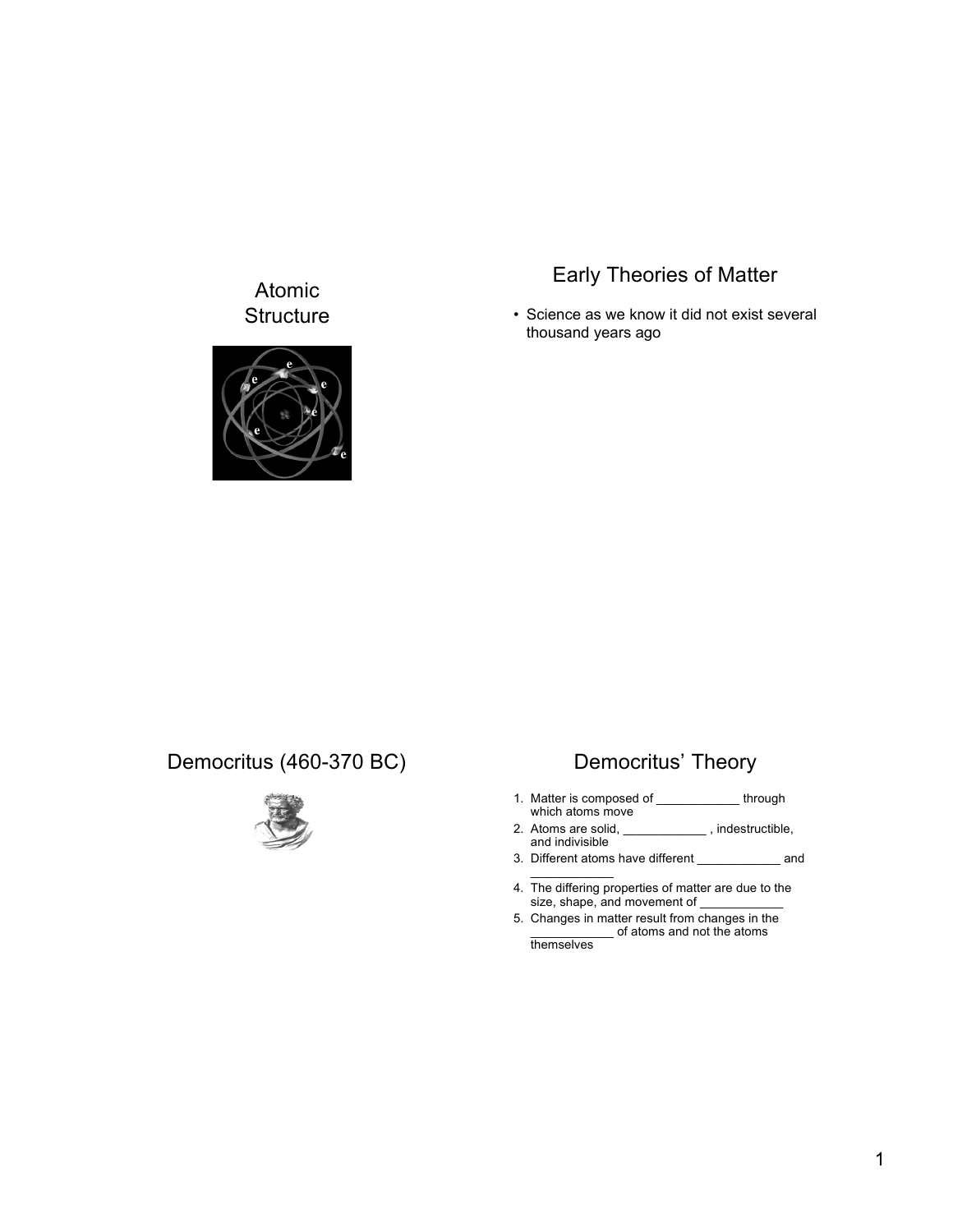#### John Dalton



• John Dalton was the next scientist to propose a theory about the atom in the 19<sup>th</sup> century

### Dalton's Atomic Theory

- 1. All matter is composed of extremely small particles called \_\_\_\_\_\_\_\_\_\_\_\_
- 2. All atoms of a given element are \_\_\_\_\_\_\_\_\_\_\_\_ , having the same size, mass, and chemical properties. Atoms of a specific element are \_\_\_\_\_\_\_\_\_\_\_\_ from other elements
- 3. Atoms cannot be \_\_\_\_\_\_\_\_\_\_\_\_ , \_\_\_\_\_\_\_\_\_\_\_\_ , or  $\mathcal{L}=\mathcal{L}$
- 4. Different atoms combine in simple whole number \_\_\_\_\_\_\_\_\_\_\_\_ to form compounds
- sta a toms are separated, combined, 5. In a

## Basic Definitions

- smallest unit of an element that retains the properties of that element
- Atoms are made up of several particles called

 $\, \,$ ,  $\,$  $\mathcal{L}_\text{max}$ 

#### Protons, Neutrons, & Electrons

- \_\_\_\_\_\_\_\_\_\_\_\_– have a \_\_\_\_\_\_\_\_\_\_\_\_ charge and are found in the nucleus of the atom
- $-$  have  $\qquad \qquad$  charge and are also found in the nucleus of an atom
- $-$  have a charge and are found on the outside of the nucleus

<sup>-</sup> made up of protons and neutrons, has an overall charge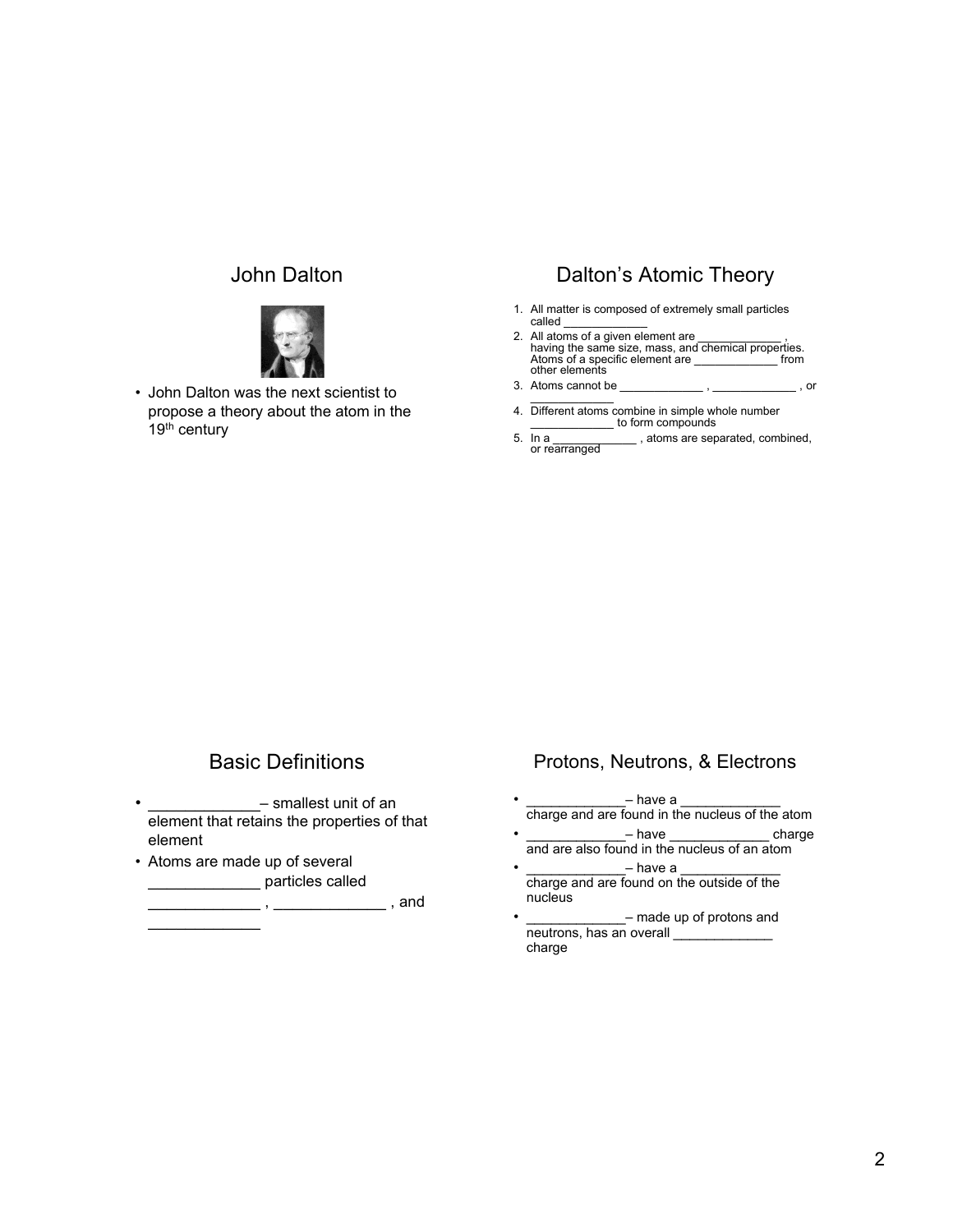## Atomic Structure **Atomic Structure JJ Thomson**



| TABLE.2.1 Comparison of the Proton, Neutron, and Electron - |                 |                        |  |  |
|-------------------------------------------------------------|-----------------|------------------------|--|--|
| Particle                                                    | Change          | Mass (arra)            |  |  |
| <b>Proton</b>                                               | Positive $(1+)$ | 1.0073                 |  |  |
| Neutron                                                     | None (neutral)  | 1.0087                 |  |  |
| Electron                                                    | Negative $(1-)$ | $5.486 \times 10^{-4}$ |  |  |

- JJ Thomson used the experiment to determine the \_\_\_\_\_\_\_\_\_\_\_\_  $-$  ratio of an electron.
- He identified the first subatomic particle, the
- $\frac{1}{2}$ • He proposed the \_\_\_\_\_\_\_\_\_\_\_\_\_\_\_ model of the atom
- Credited for discovering the \_\_\_\_\_\_\_\_\_\_\_\_\_\_\_

## Robert Millikan



• Millikan is noted for his famous Millikan's

 $\mathcal{L}_\text{max}$ • This experiment determined the \_\_\_\_\_\_\_\_\_\_\_\_ and the \_\_\_\_\_\_\_\_\_\_\_\_

of an electron

## Earnest Rutherford



- Rutherford's \_\_\_\_\_\_\_\_\_\_\_\_ Experiment helped to determine the existence of the
- Rutherford proposed that the nucleus was \_\_ , \_\_\_\_\_\_\_\_\_\_\_\_\_ and

 $\overline{\phantom{a}}$  charged

• Proposed the model which stated that there was a nucleus with a positive charge and electrons around the outside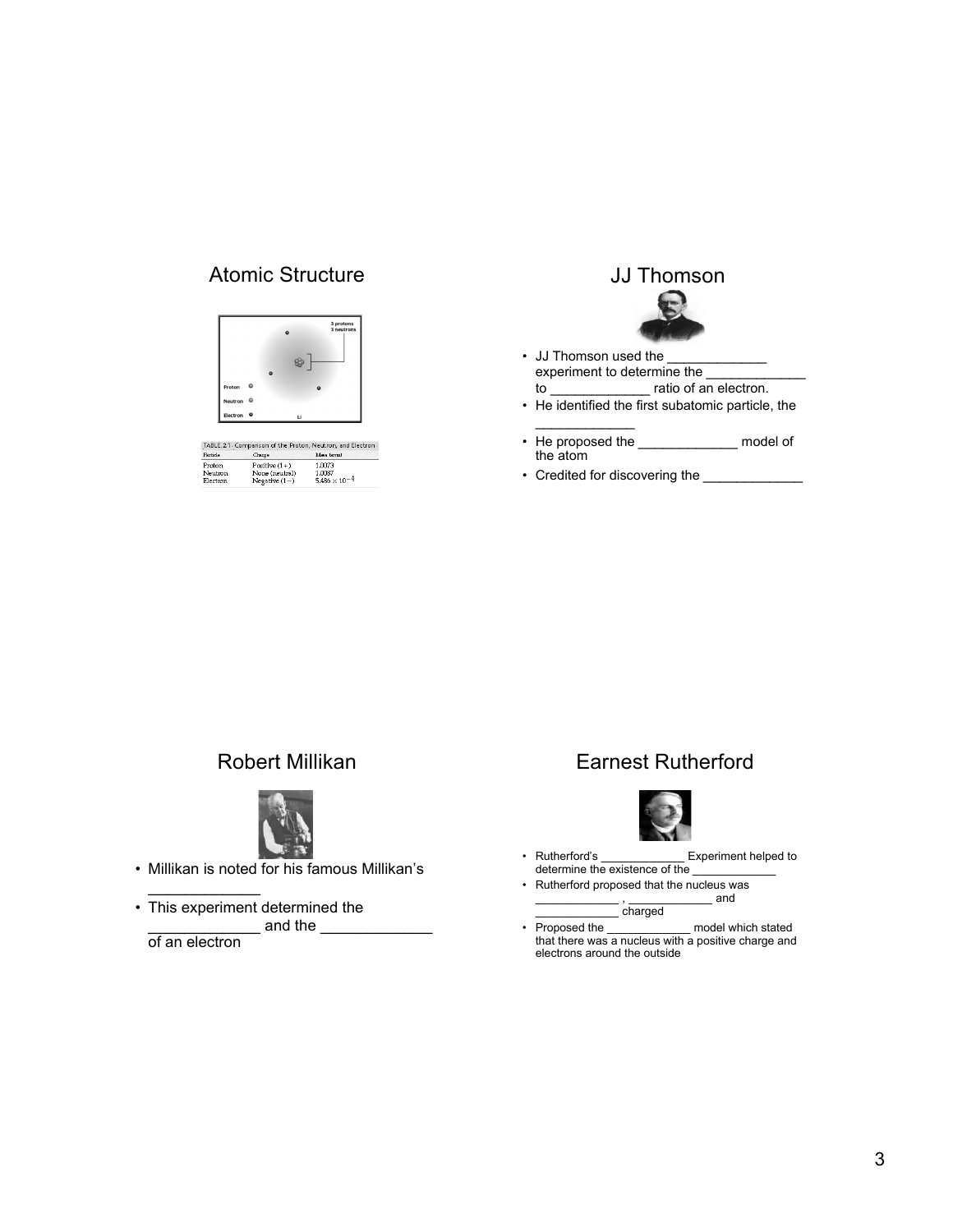#### James Chadwick



- Chadwick showed that the nucleus also contained
- He is credited for the discovery of the

 $\frac{1}{2}$ 

### **Atomic Numbers**

- The \_\_\_\_\_\_\_\_\_\_\_\_\_\_\_\_\_ of an element is the number of \_\_\_\_\_\_\_\_\_\_\_\_ in the nucleus of an atom of that element.
- It is the number of \_\_\_\_\_\_\_\_\_\_\_\_\_\_ that determines the identity of an element.
- The number of protons for an element **\_\_\_\_\_\_\_\_\_\_\_\_\_\_\_** be changed.

## **Atomic Numbers**

• Because atoms are neutral, the number of \_\_\_\_\_\_\_\_\_\_\_\_ must equal the number of

 $\mathcal{L}=\mathcal{L}^{\mathcal{L}}$  , where  $\mathcal{L}^{\mathcal{L}}$ 

- So, the atomic number of an element also tells the number of \_\_\_\_\_\_\_\_\_\_\_\_\_ in a neutral atom of that element.
- The number of can be changed when determining the charge of an  $\frac{1}{\sqrt{1-\frac{1}{2}}}\cdot$

#### **Masses**

- The mass of a \_\_\_\_\_\_\_\_\_\_\_\_\_\_\_ is almost the same as the mass of a
- The sum of the protons and neutrons in the nucleus is the according to that particular atom.
- \_\_\_\_\_\_\_\_\_\_\_\_\_\_\_ have different numbers of neutrons, but they all have the same number of protons & electrons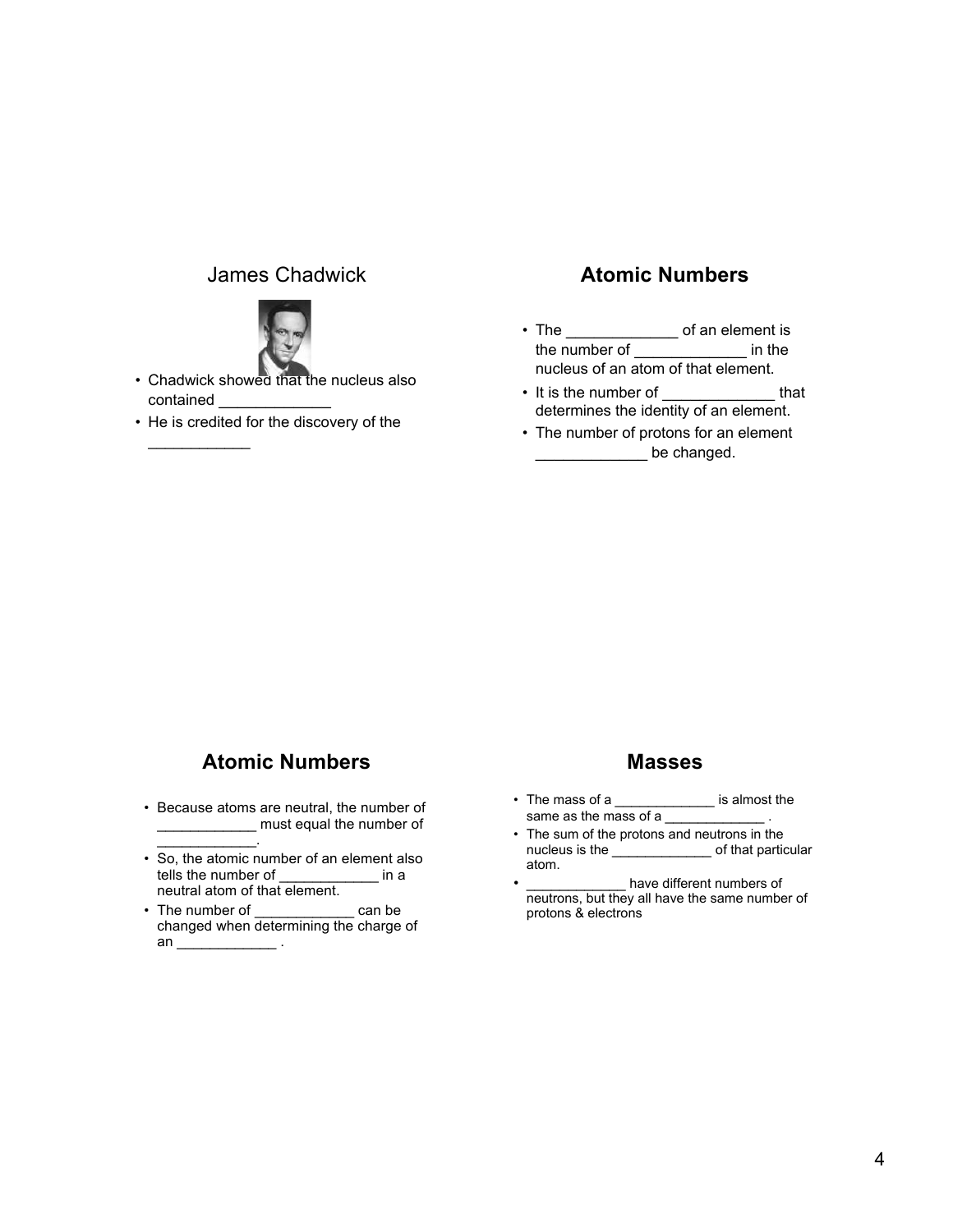#### Isotopes

- When writing isotopes, the \_\_\_\_\_\_\_\_\_\_\_\_\_ (or number<br>of protons) will appear at the of the of protons) will appear at the formula
- The \_\_\_\_\_\_\_\_\_\_\_\_ (number of protons plus neutrons will appear at the
- The \_\_\_\_\_\_\_\_\_\_\_\_\_\_\_ will appear to the of the numbers
- *NOTE*: The different number of neutrons has NO bearing on chemical reactivity



### Writing the Names of Isotopes

- When writing the name of an isotope, you will write the name of the  $-$  the  $\_$
- For example  $12^6$  C would be named:

## Try the following

| Name        | Symbol    | # Protons | # Neutrons     | # Electrons | Mass# |
|-------------|-----------|-----------|----------------|-------------|-------|
| Carbon - 11 |           |           |                |             |       |
|             |           |           |                |             |       |
|             | 197<br>Au |           |                |             |       |
|             | 79        |           |                |             |       |
|             |           | 1         | $\overline{2}$ |             |       |
|             |           |           |                |             |       |
|             |           |           |                | 25          | 55    |
|             |           |           |                |             |       |
| Oxygen - 15 |           |           |                |             |       |
|             |           |           |                |             |       |

## Atomic Mass

- $-$ the weighted \_\_\_\_\_\_\_\_\_\_\_\_ mass of all the naturally occurring isotopes of that element.
- The number is usually located at the \_\_\_\_\_\_\_\_\_\_\_\_ of the
- periodic table and has decimal places